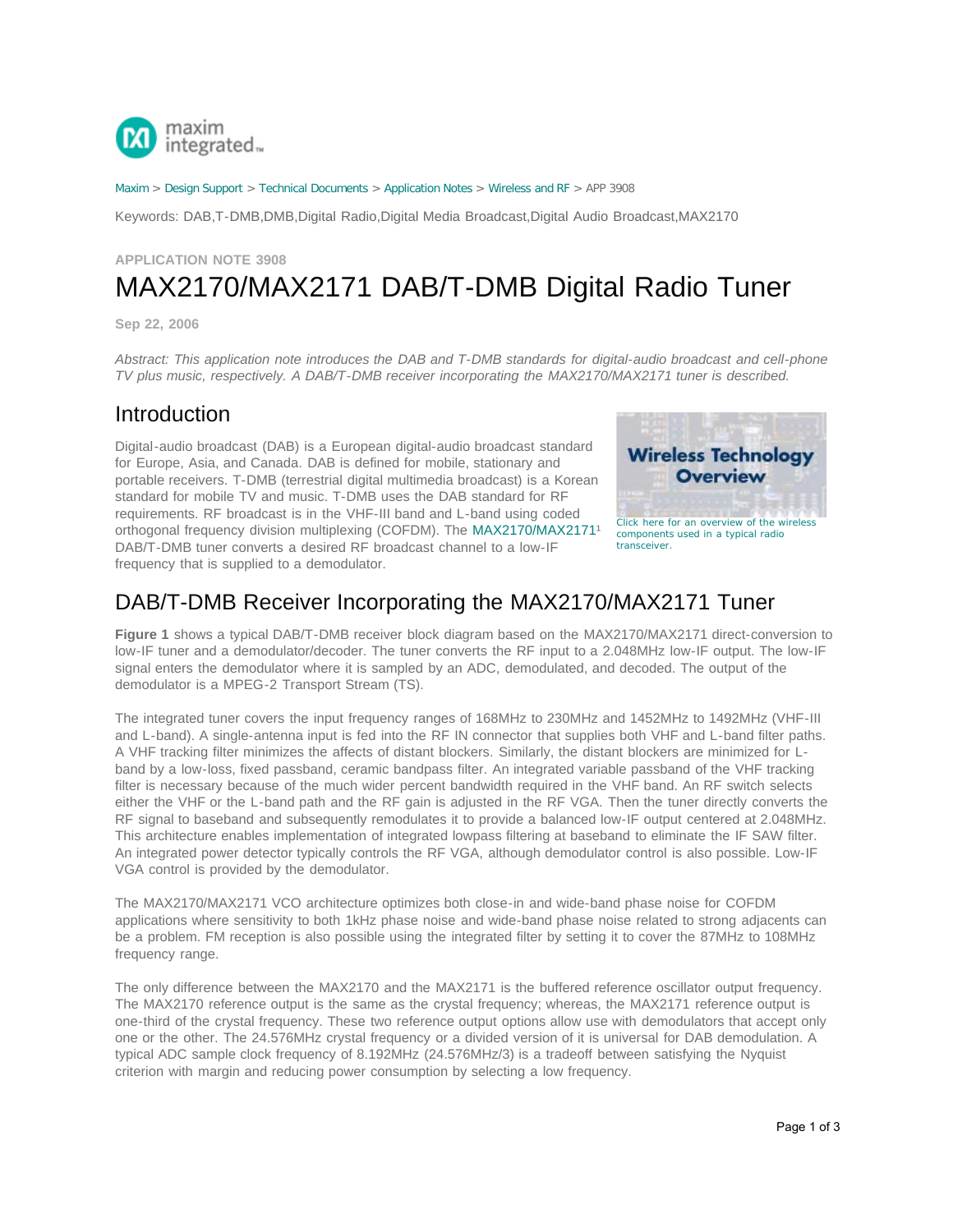

[More detailed image](http://www.maximintegrated.com/images/appnotes/3908/3908Fig01.pdf) (PDF, 262kB) *Figure 1. DAB/T-DMB system block diagram incorporating the MAX2170/MAX2171.*

## System Specifications²

All receiver limits are measured at a BER  $\leq$  10-4 after Viterbi decoding.

| Parameter                                                         |         | <b>Condition DAB Standard Notes</b> |               |
|-------------------------------------------------------------------|---------|-------------------------------------|---------------|
| Operating Frequency Range (MHz)                                   | VHF-III | 174 to 240                          |               |
|                                                                   | L-band  | 1452 to 1492                        |               |
| Sensitivity (dBm)                                                 |         | $\leq -81$                          | $\mathbf{1}$  |
| Maximum Input Power (dBm)                                         | VHF-III | $\geq -10$                          | $\mathcal{P}$ |
|                                                                   | L-band  | $\geq -25$                          | 3             |
| Adjacent Channel Selectivity (dB) (Adjacent DAB Channel)          |         | $\geq 30$                           |               |
| Far-Off Selectivity (dB) (Unwanted FM Channel at > 5MHz Offset) — |         | $\geq 40$                           |               |

**Note 1**: External antenna/cable losses and additional connector losses are not included.

**Note 2**: Applies to a mobile receiver. Requirement is reduced to -15dBm and -20dBm, respectively, for stationary receivers and portable receivers.

**Note 3**: Applies to all receivers: mobile, stationary, and portable.

**Figure 2** shows that the DAB RF signal is broadcast in a bandwidth of 1.536MHz using a channel spacing of 1.712MHz. An overview of the recommended channel map is also indicated. Certain channels are slightly offset to allow use in areas covered by B/PAL/NICAM television transmitters operating in the lower adjacent channels. Canada has a somewhat different L-band frequency plan that also includes 23 channels, but has a 208kHz guard band and a 48kHz guard band at the band edges.



*Figure 2. DAB RF signal frequency plan.*